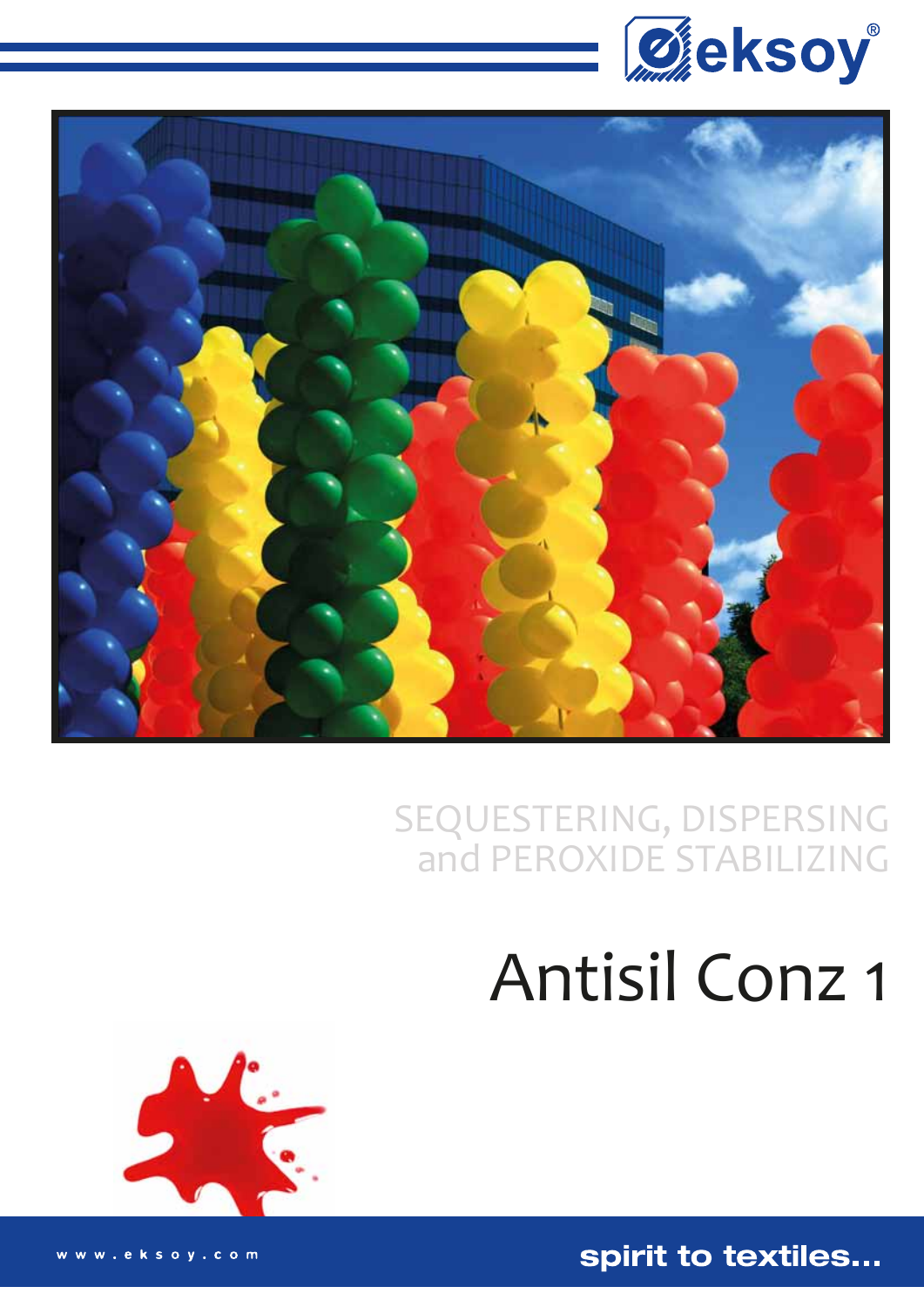

## **ANTISIL CONZ 1 SEQUESTERING, DISPERSING AGENT**

Brighter Colors & Better Fastness Less Crease & Unlevelling Cleaner Machines by Avoiding Silicate, Carbonate & Hydroxide Deposits

## IMPORTANCE OF A STRONG SEQUESTERING AGENT

Alkali Earth Metals precipitate in alkali baths.

NH4<Na<K<Mg<Ni<Mn<Zn<Ca<Ba with an increasing order aggregation.

#### Analysis of Cotton FIBER

|                  | Ca ppm | Mg ppm | Fe ppm | Al ppm | Mn ppm |
|------------------|--------|--------|--------|--------|--------|
|                  |        |        |        |        |        |
| Sendhwa In.      | 1000   | 600    | 125    | 45     | 5,9    |
| Bailhongal In.   | 1030   | 845    | 115    | 64     | 5,6    |
| Jetpur Ind.      | 580    | 585    | 84     | 65     | 3,9    |
| Pandurna Ind.    | 980    | 790    | 474    | 220    | 9,9    |
| Izmir Tr.        | 905    | 890    | 22     | 15     | 3      |
| Hatay Tr.        | 725    | 640    | 24     | 17     | 3      |
| Urfa Tr.         | 6290   | 1190   | 63     | 48     | 31     |
| Tarsus Tr.       | 985    | 620    | 29     | 23     | 3      |
| Paranah Br.      | 2711   | 1119   | 313    | n.a    | n.a    |
| Sao Paulo Br.    | 944    | 863    | 72     | n.a    | n.a    |
| Peru             | 700    | 440    | 13     | n.a    | n.a    |
| <b>Texas USA</b> | 810    | 365    | 75     | n.a    | n.a    |
| California USA   | 600    | 540    | 40     | n.a    | n.a    |
| Russia           | 1320   | 567    | 112    | n.a    | n.a    |

 Addition to that; cotton seeds stem particles also carry ion content more than fiber itself…

|                |       | Mg   |     |      | Mn |
|----------------|-------|------|-----|------|----|
| Seeds          | 25000 | 5500 | 600 | 1100 |    |
| Stem particles | 17500 | 7000 | 350 | 600  | 90 |

\*\*The more seeds, the more Ca, Mg & Iron ions…

 **Whether we use soft water or R/O water, we need to use a strong sequestering agent.**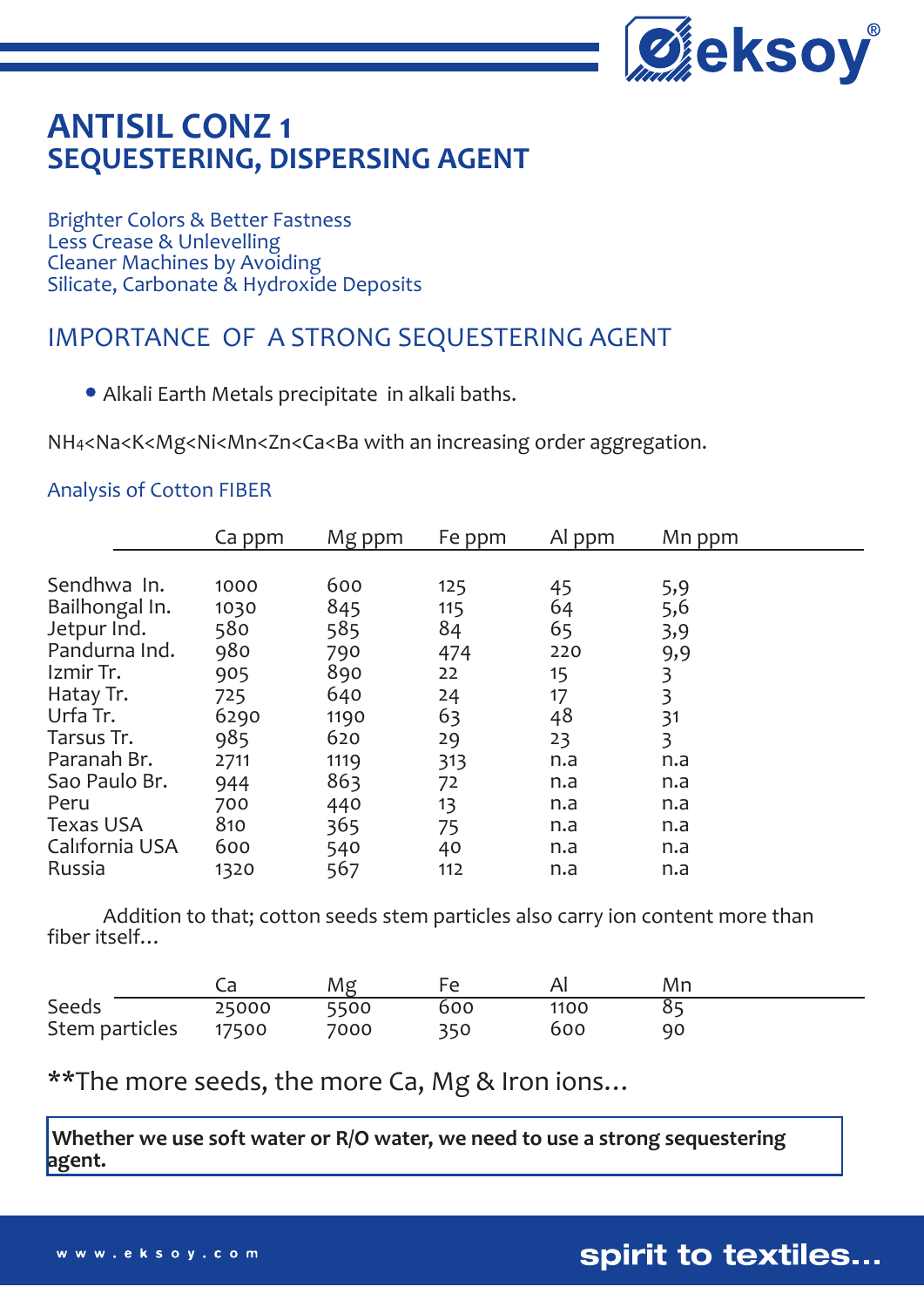

### DISADVANTAGES of Ca&Mg IN TEXTILE PROCESS

- Insoluble powder deposits of carbonates, hydroxides in alkali bleaching /dyeing baths.
- Insoluble silicate deposits.
- Lime soap stains.
- Peroxide stablizers are blocked.
- Oil emulsion (softeners & lubricants) are broken by Ca & Mg.
- Solubility of dyes decrease.
- Causes creases & stains.
- Causes shade change & fastness decrease.
- Yellowish deposits on inside & tops of yarn bobbins.
- Unlevel dyeing.

**ANTISIL CONZ 1** …Sequesters 70 ppm g/L Ca++ at pH 11.

 So if your cotton contains 700 ppm Ca…In a 1:10 liquor ratio …Water will contain 70 ppm Ca.

 Therotically 1 g/L **ANTISIL CONZ 1** at pH 11 will be adequate to sequester enough Ca in alkali scouring & bleaching baths. But usage of **ANTISIL CONZ 1** is also suggested in dyeing bath minimum 0,5 g/L.

 Below you can see the effect of ion content in dyeing on cold water wash fastness.



In continous process, 2 - 5 g/L **ANTISIL CONZ 1** is suggested.

spirit to textiles...